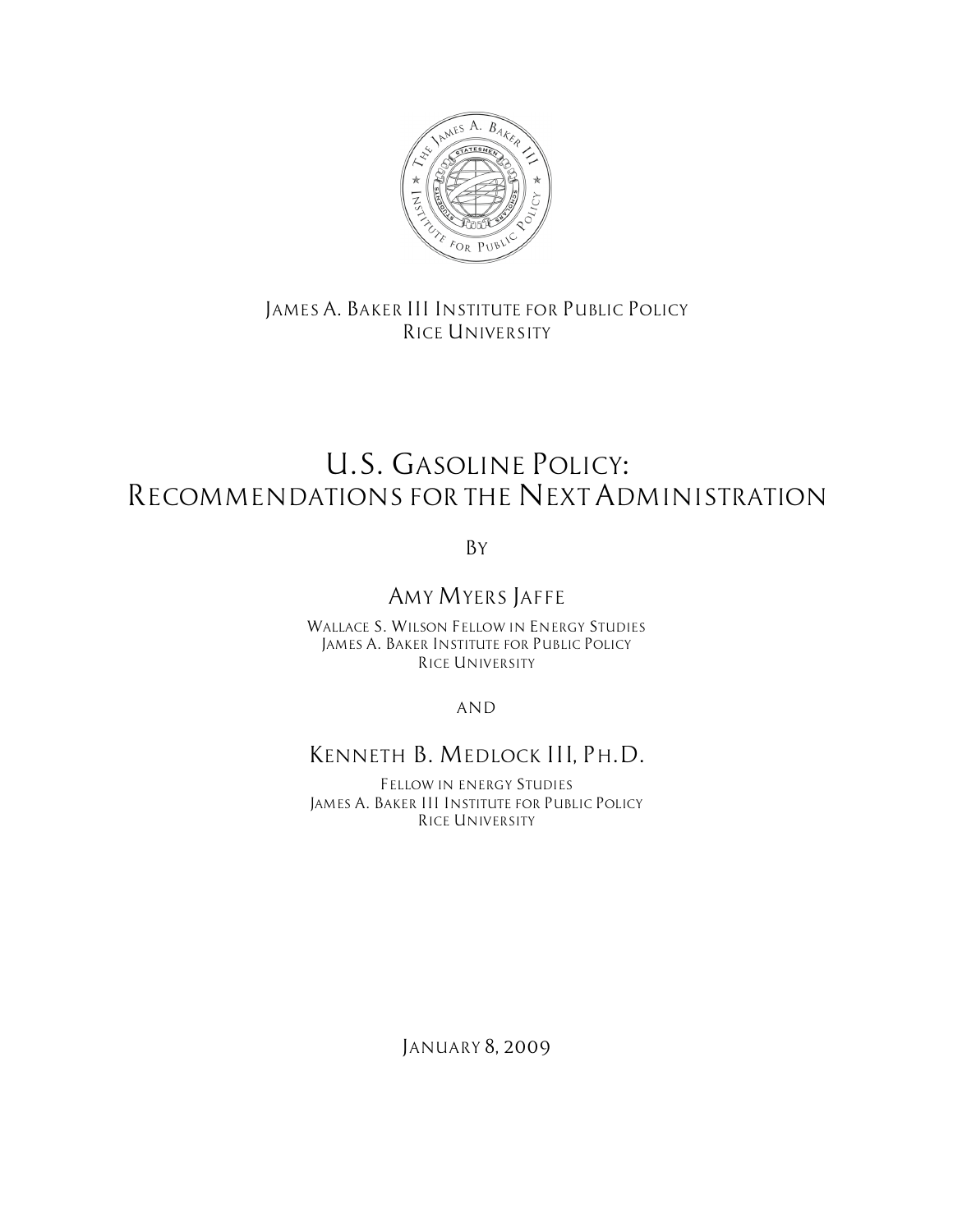*THESE PAPERS WERE WRITTEN BY A RESEARCHER (OR RESEARCHERS) WHO PARTICIPATED IN A BAKER INSTITUTE RESEARCH PROJECT. THE RESEARCH AND VIEWS EXPRESSED IN THESE PAPERS ARE THOSE OF THE INDIVIDUAL RESEARCHER(S), AND DO NOT NECESSARILY REPRESENT THE VIEWS OF THE JAMES A. BAKER III INSTITUTE FOR PUBLIC POLICY.*

*© 2008 BY THE JAMES A. BAKER III INSTITUTE FOR PUBLIC POLICY OF RICE UNIVERSITY*

*THIS MATERIAL MAY BE QUOTED OR REPRODUCED WITHOUT PRIOR PERMISSION, PROVIDED APPROPRIATE CREDIT IS GIVEN TO THE AUTHOR AND THE JAMES A. BAKER III INSTITUTE FOR PUBLIC POLICY.*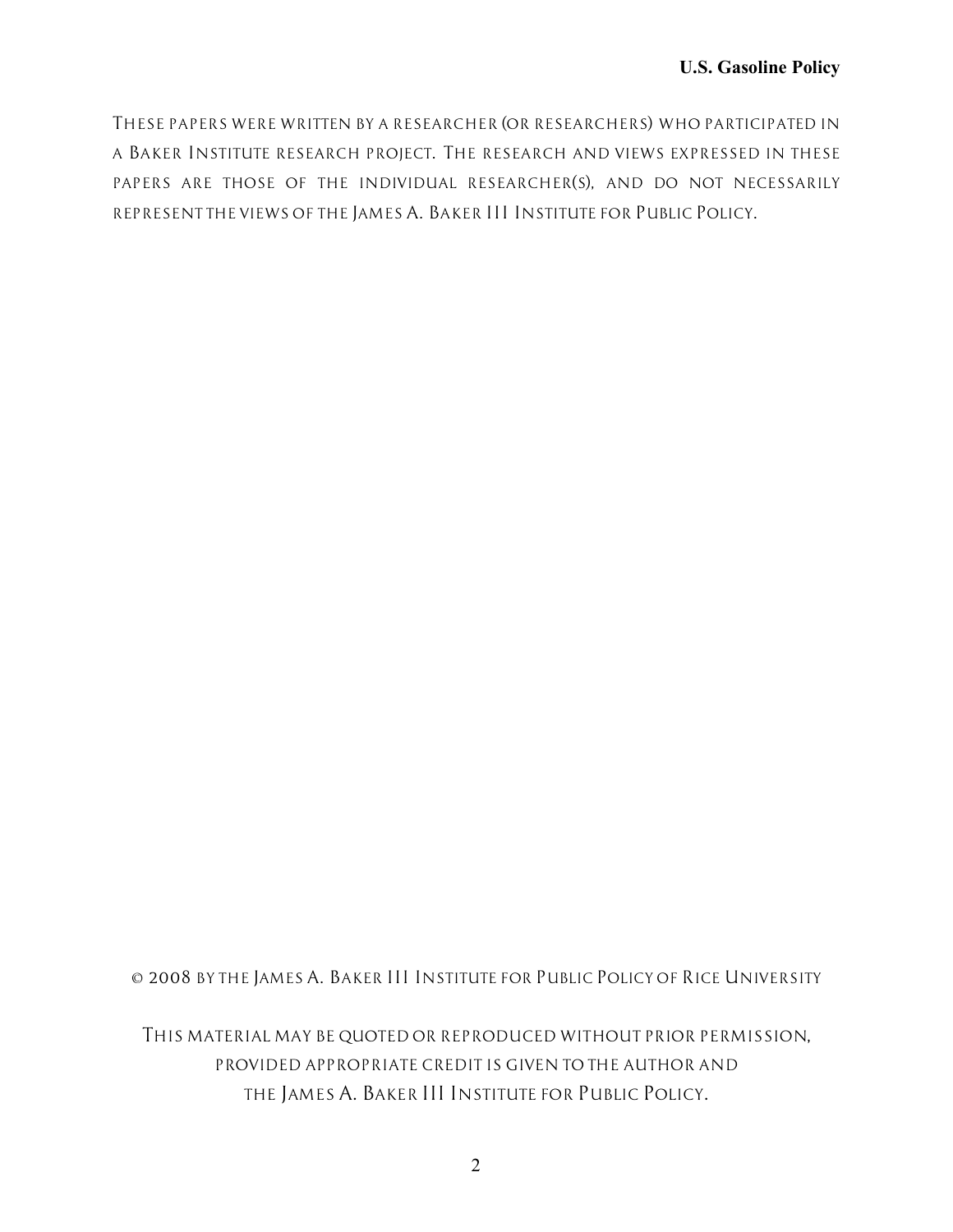### **Overview**

The United States is the world's largest energy consumer, and increasing gasoline consumption is the single most important factor behind the rising American dependence on foreign oil.

In order to lessen long-term demand for gasoline in the United States and thereby reduce the chances of gasoline price spikes, rising oil imports, and related hardship to the U.S. economy from oil price volatility, we recommend the following policies be adopted in the United States:

- 1. Raise the U.S. corporate average fuel efficiency (CAFE) standards to 50 miles per gallon;
- 2. Negotiate to have an international CAFE standard among major oil consuming countries as part of a global climate agreement;
- 3. Phase in a higher federal gasoline tax to maintain conservation gains;
- 4. Require industry to hold average minimum gasoline inventories;
- 5. Establish a special diplomatic energy envoy to China;
- 6. Substantially increase federal spending on new energy technologies, energy efficiency, and alternative energy; and
- 7. Avoid overly complex fuel policies to restrict carbon in the transportation sector, such as a national low carbon fuel standard (LCFS).

### **Background**

High and wildly fluctuating gasoline prices are a problem for average Americans and small transport dependent businesses, and can be particularly problematic for low income and middle class households. For example, in the summer of 2008 when gasoline prices reached a national average of \$4.11 per gallon, Americans earning less than \$15,000 a year were spending as much as 15 percent of their household income on gasoline, double the proportion just seven years earlier. With unpredictable fuel costs, planning monthly household expenditures becomes difficult, which can be detrimental to individual welfare and the overall U.S. economy.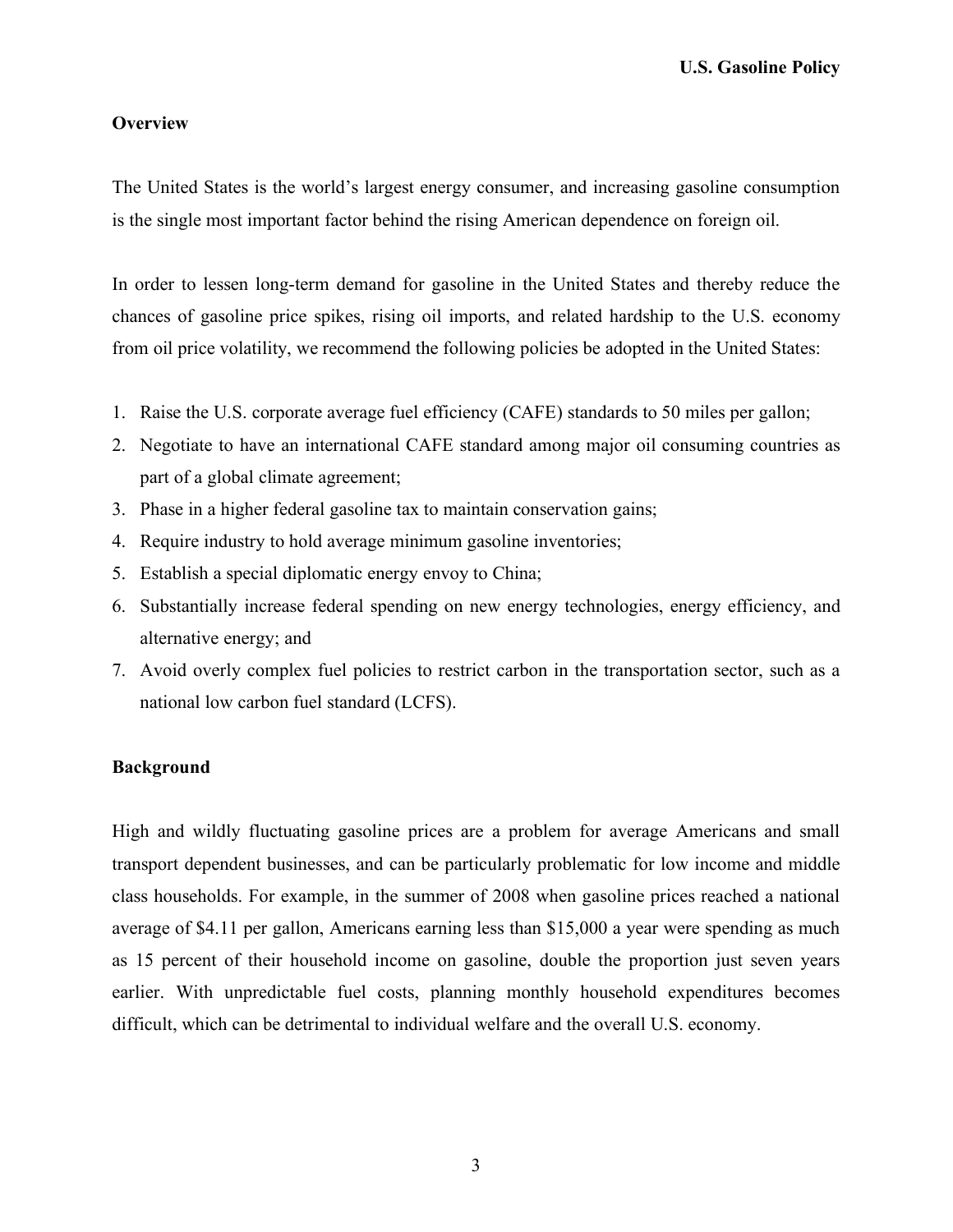The United States is the third largest oil producer in the world, but domestic oil fields cannot meet growing demand because U.S. oil production has been generally declining since 1970 as older fields are being depleted and other nonproducing, oil-bearing regions remain off limits to drilling. As a result, the United States is now more dependent on foreign oil than ever before. It imported 13.5 million barrels per day (b/d) in 2007, or about 65 percent of total consumption as compared to 35 percent of total consumption in 1973. Moreover, U.S. oil demand is up by almost 20 percent over demand in 1973.

This increased dependence contributes to a worsening U.S. trade balance, thus putting pressure on the U.S. dollar. The U.S. oil import bill totaled \$327 billion in 2007 and will likely be about \$450 billion in 2008. The U.S. oil import bill accounted for as much as 40 percent of the overall U.S. trade deficit in 2006, compared to only 25 percent years earlier. The financial burden associated with this unprecedented import bill has stoked inflation and created challenges for the U.S. economy. Sudden, massive financial transfers to oil-producing countries as oil prices rise also create global "hot money" investment bubbles, such as those that have plagued the financial system in recent years and contributed to the current U.S. banking and financial crises.

Today, the U.S. supply of oil is no more secure than it was after the 1973 oil crisis. Moreover, dependence on oil for mobility has never been stronger. All told, there are over 240 million road vehicles in the United States, or almost one vehicle for every person. Each vehicle is driven, on average, more than 12,000 miles annually, and virtually all vehicles are powered by either gasoline or diesel fuel. As a result, despite the fact that the United States accounts for only 5 percent of the world's population, it consumes more than 33 percent of all the oil used for road transportation in the world. Currently, China has about 26 million vehicles and consumes about 6 percent of all the road fuel produced in the world, despite having a population that is about four times the size of the U.S. population. As the number of motor vehicles in China and other developing countries increases, so will global oil demand. This shift will place increasing pressure on the United States, in the interest of energy security, to improve efficiency and find alternative fuels for transportation.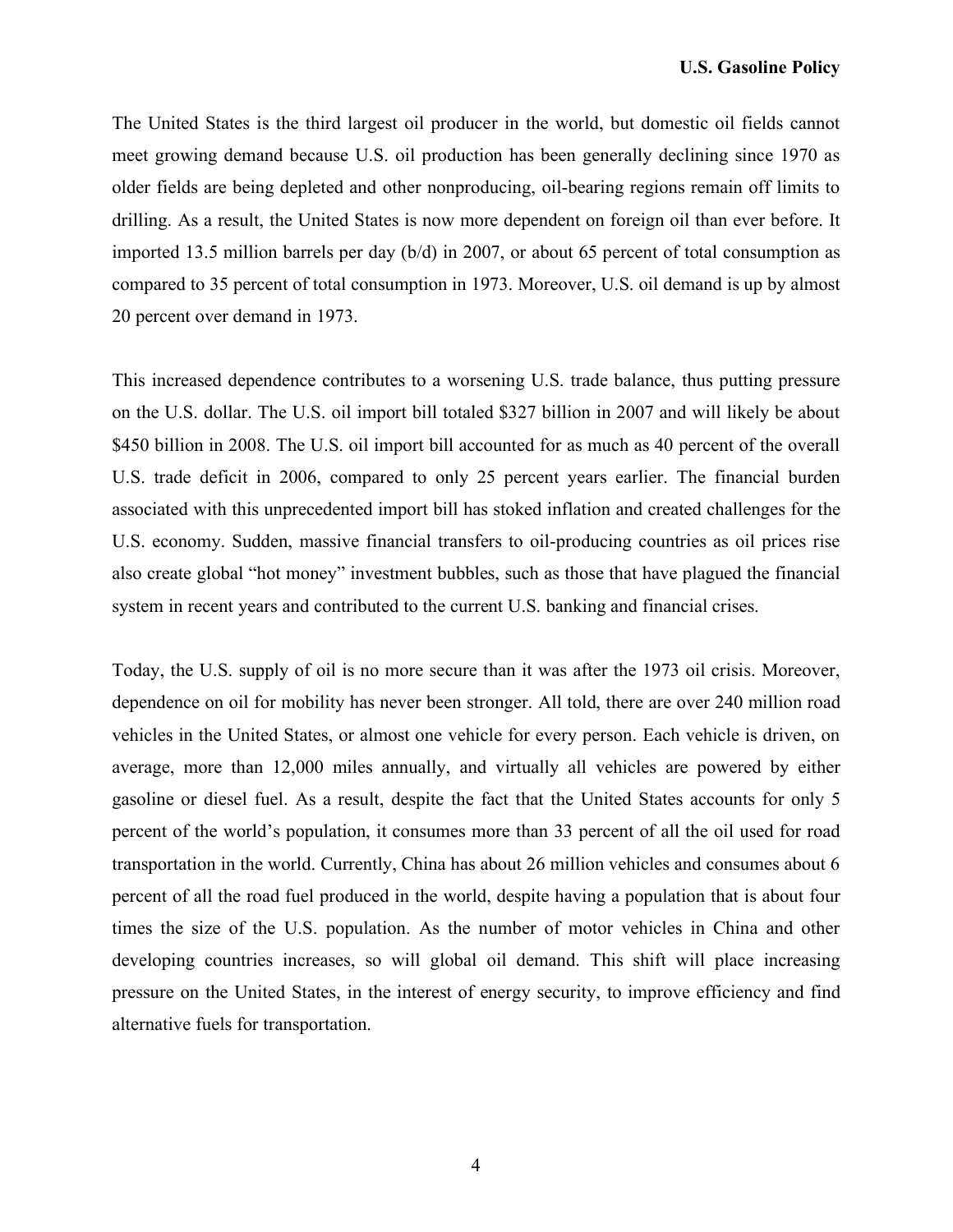Rising U.S. oil imports have been a significant factor strengthening OPEC's monopoly power in international oil markets. U.S. net oil imports rose from 7.1 million b/d in 1990 to 12.5 million b/d in 2005, while global oil exports (oil that was exported across borders from one country to another) rose from 32.3 million b/d to 44.3 million b/d over the same period. In other words, the United States accounted for about 45 percent of the increase in global oil trade over this period. This allowed OPEC to increase its share of the global market from 38 percent in 1990 to 43 percent in 2005—a market share not seen since 1980.

Since U.S. imports represent a large share of the market for internationally "traded" oil, incremental U.S. oil purchases affect the overall international market price of oil. Therefore, to the extent that the United States—or some group of large, oil-consuming countries—takes actions to reduce oil demand, it can lower the market price of oil and reduce the monopoly power of key oil-producing countries, some of whom may have hostile intentions towards the United States and its allies. It has been well established that OPEC frequently changes its price targets in response to changes in market demand. Lower demand resulting from the current global recession is what has forced OPEC to lower its oil price target. Thus, if lower oil demand can be maintained at lower prices without compromising economic growth, the United States should consider how to achieve this lower demand in formulating future domestic motor fuels policies.

There could be a great benefit to the future strength of the U.S. economy and to the global oil balance if the United States could cost effectively curb its use of gasoline. At present, the United States lacks the domestic refining capacity to meet rising summer demand from ongoing refinery output. This has made the U.S. summer gasoline market more dependent on imported gasoline, increasing the chances of a summer price spike. But as retail gasoline prices were rising substantially in 2007 and 2008, Americans started driving less. Preliminary statistics from the U.S. Department of Transportation indicated that in 2007, vehicles miles traveled by American drivers fell by 2 percent, and sales of SUVs, which are generally less fuel-efficient than cars, were down 40 percent. U.S. oil demand was off slightly from 2006 to 2007, and fell by an estimated 5 percent through 2008. Now is the perfect time to enact new long-range policies that ensure we avoid a return to the rising gasoline demand that is deleterious to the long-term strength and stability of the U.S. economy and the welfare of average Americans.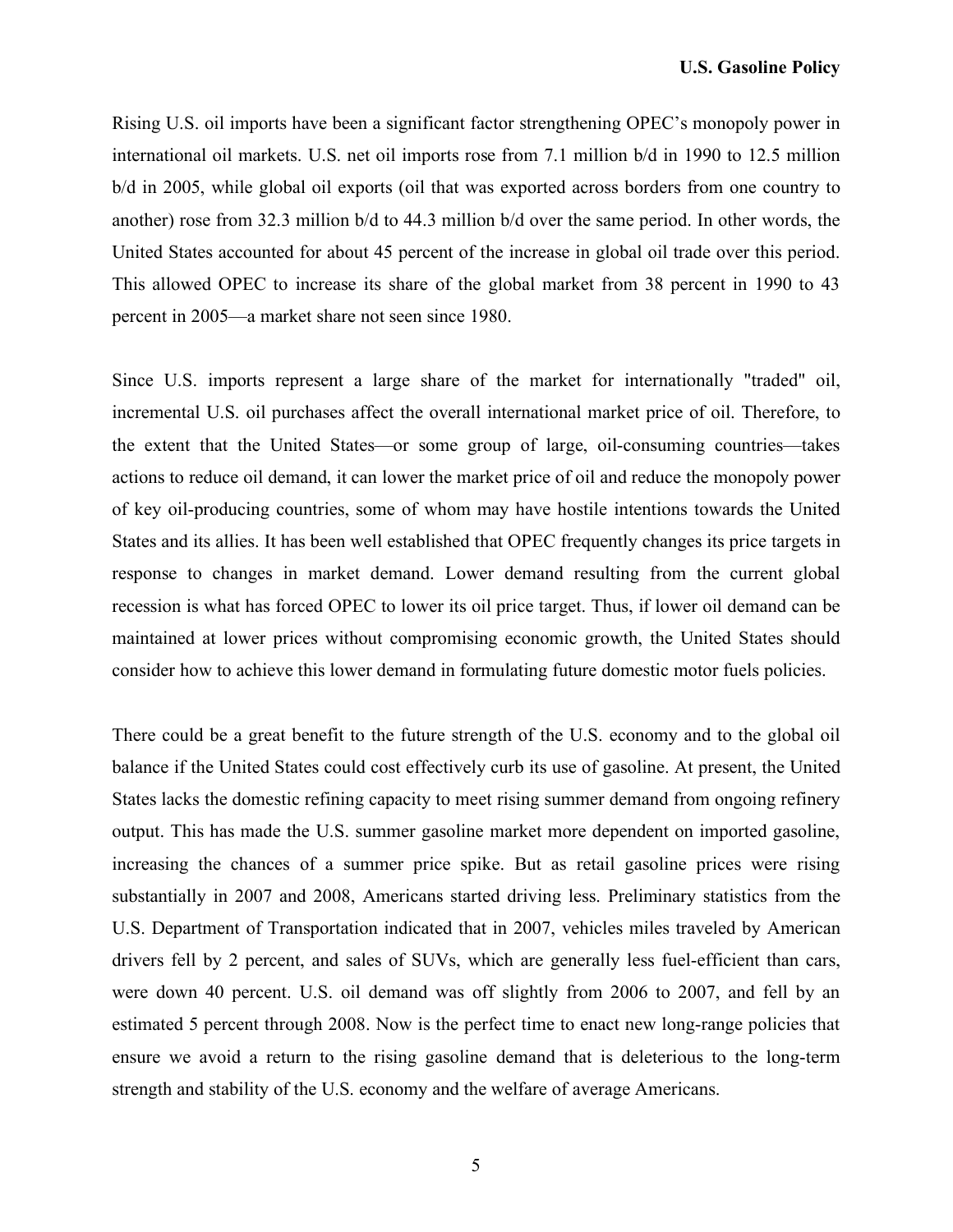An added benefit to lowering U.S. gasoline use is the reduction of greenhouse gas (GHG) emissions, thereby supporting a stronger, more effective U.S. climate policy. In 2005, the United States emitted a total of 712 million metric tons of carbon—412 million metric tons of which came from road petroleum use. The country emits more energy related carbon dioxide per capita than any other industrial nation. In the 1990s, the U.S. transportation sector represented the fastest growing emissions of carbon dioxide of all the other major sectors of the U.S. economy.<sup>1</sup> The U.S. Department of Energy recently predicted that the transport sector will generate almost half of the projected 40 percent increase in U.S. carbon emissions through 2025.

### **Recommendations**

# *Recommendation 1: Raise the U.S. corporate average fuel efficiency (CAFE) standards to 50 miles per gallon.*

In 2007, U.S. Congress passed new CAFE standards. According to a study by the James A. Baker III Institute for Public Policy, the new 35-mile-per-gallon fuel efficiency standard will shave 2.3 million b/d from U.S. oil demand by 2020. We must not undo this regulation because Detroit has fallen on hard times. Pushing for a more ambitious target of 50 miles to the gallon could save as much as 7 million b/d of oil over what would be consumed if we did nothing.

# *Recommendation 2: Negotiate to have an international CAFE standard among major oil consuming countries as part of a global climate agreement.*

Projections indicate that more than 75 percent of the increase in oil demand between now and 2030 will come from the transportation sector. Burning of transportation fuel will also represent 25 percent of future energy-related GHG emissions. The United States can take the lead in establishing new constructive policies for a post-Kyoto climate agreement by pushing international car makers, including those in China and India, to formally establish a concrete minimum level for corporate average efficiency standards for the cars produced in every important car-producing nation. Tight standards for operating efficiency for the global automobile fleet would significantly lower overall oil demand growth over the next 20 years and, at the same time, substantially reduce GHG emissions.

 <sup>1</sup> Joseph Romm, "The Car and Fuel of the Future," *Energy Policy* <sup>24</sup> (2006): 2609-2614.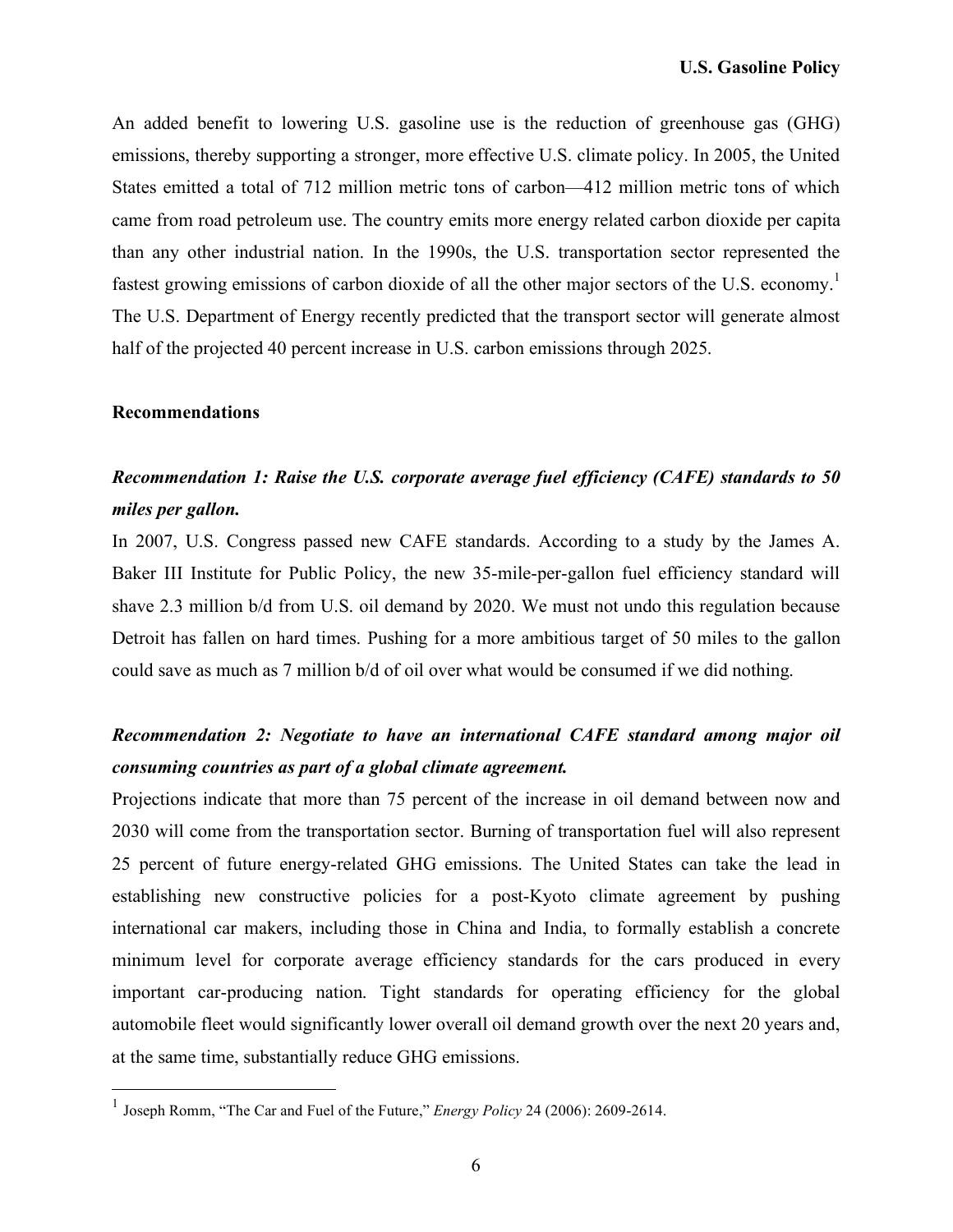#### *Recommendation 3: Phase in a higher federal gasoline tax to maintain conservation gains.*

Many governments in Europe and Asia have been able to reduce the negative effects of price variability by increasing energy efficiency and reducing dependence on oil through the use of hefty consumer taxes on oil and oil products. Higher taxes have limited growth in national gasoline demand by promoting efficiency and conservation. At the same time, these countries have been able fund various social programs with the tax revenues while their gasoline demand has remained relatively flat for more than two decades. In the United States, where gasoline-taxfunded social programs are currently not as large, the increased tax revenues from a larger gasoline tax could be beneficial in providing a rebate to lower income households to offset any regressive effects of the tax, repairing aging bridges and roads, developing public transportation options, and funding research into alternative energy technologies.

A gradual phase in of a higher gasoline tax would give consumers time to make adjustments to mitigate the rising gasoline costs by arranging for alternatives such as carpooling, increased use of public transportation where applicable, purchase of a more fuel-efficient car, etc. The revenues associated with a larger gasoline tax might also stimulate more confidence in the U.S. dollar through a healthier fiscal budget, which, in turn, would contribute to an improvement in the overall U.S. economic performance.

Data indicate that as retail prices increase, American's driving habits tend to change. Using existing estimates from the economic literature, a tax on the order of \$0.50 per gallon, pushing today's average pump prices up from \$1.50 to \$2.00 per gallon, could be sufficient to hold gasoline demand fixed at current levels. This would also result in additional annual federal receipts of about \$75 billion at 2007 consumption levels of about 142 billion gallons per year.

#### *Recommendation 4: Require industry to hold average minimum gasoline inventories.*

At peak summer demand during normal economic times, the United States lacks the domestic refining capacity to meet demand from ongoing production. In general, demand in the summer is higher than in other times of the year. In particular, demand for gasoline tends to rise around the summer holidays such as Memorial Day and Labor Day and, to a lesser extent, the Fourth of July, as American consumers go on vacation. Existing refinery capacity in the United States is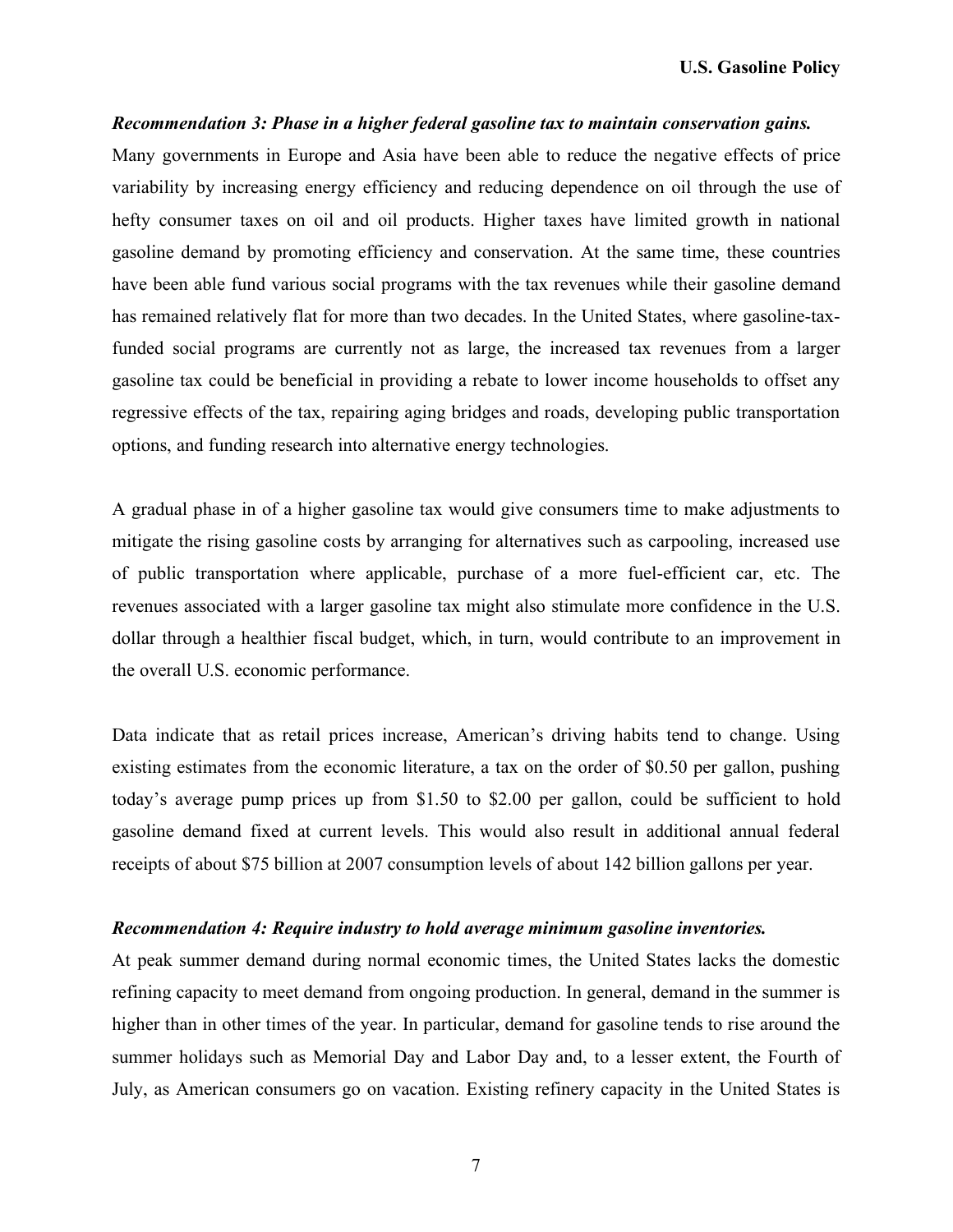not capable of producing enough gasoline to meet this higher demand. Thus, when seasonal demands increase, we must use gasoline that has been stored during times of lower demand or rely on imports. If demand rises, and inventory is not sufficient or there is difficulty in importing gasoline, then prices can skyrocket because demand in the short run is fairly unresponsive to changes in price. This has happened with increasing frequency in the United States during the past several summers. In 2007, demand peaked in the summer at about 9.7 million b/d, and refinery output of gasoline that same month was about 9.2 million b/d. During the disruptions to U.S. refinery output in the aftermath of Hurricanes Rita and Katrina, the United States had to borrow gasoline from European strategic gasoline stocks because, unlike Europe and Japan, the United States has no strategic minimum stockpiling requirements for domestic commercial gasoline inventories.

In recent years, rising U.S. gasoline demand, which has been coupled with low inventories, has encouraged increased imports and higher price volatility. The industry's inability to raise carrying capacity along with persistent annual increases in overall demand has resulted in an increasing reliance on imports of gasoline. This pattern, which has accelerated in recent years, begs the question, "Why have rising prices not encouraged an increase in inventory capacity?" It also highlights the need to revisit U.S. gasoline inventory policies.

Hurricanes Katrina and Rita in 2005 and Gustav and Ike in 2008 exposed the potential supply shortages and price spikes that can occur when gasoline inventories are inadequate in times of extreme stress on production and delivery infrastructure. Higher levels of market area stocks of gasoline would have likely prevented the sudden outages and high prices that plagued consumers following those events. One possible policy fix would be to regulate minimum level of mandatory gasoline inventories, similar to what is currently done in Europe. Such a system exists in Europe and has allowed Europe the flexibility to provide gasoline to the United States during production shortfalls that occurred during past hurricane seasons, thus preventing even worse dislocations. Adopting such policies in the United States would carry a public benefit of protecting consumers and the U.S. economy from the negative effects of extreme swings in gasoline prices. Such government-mandated stockpiles could also be used to supplement supplies during evacuations from severe storms and to prevent fuel outages along key evacuation routes.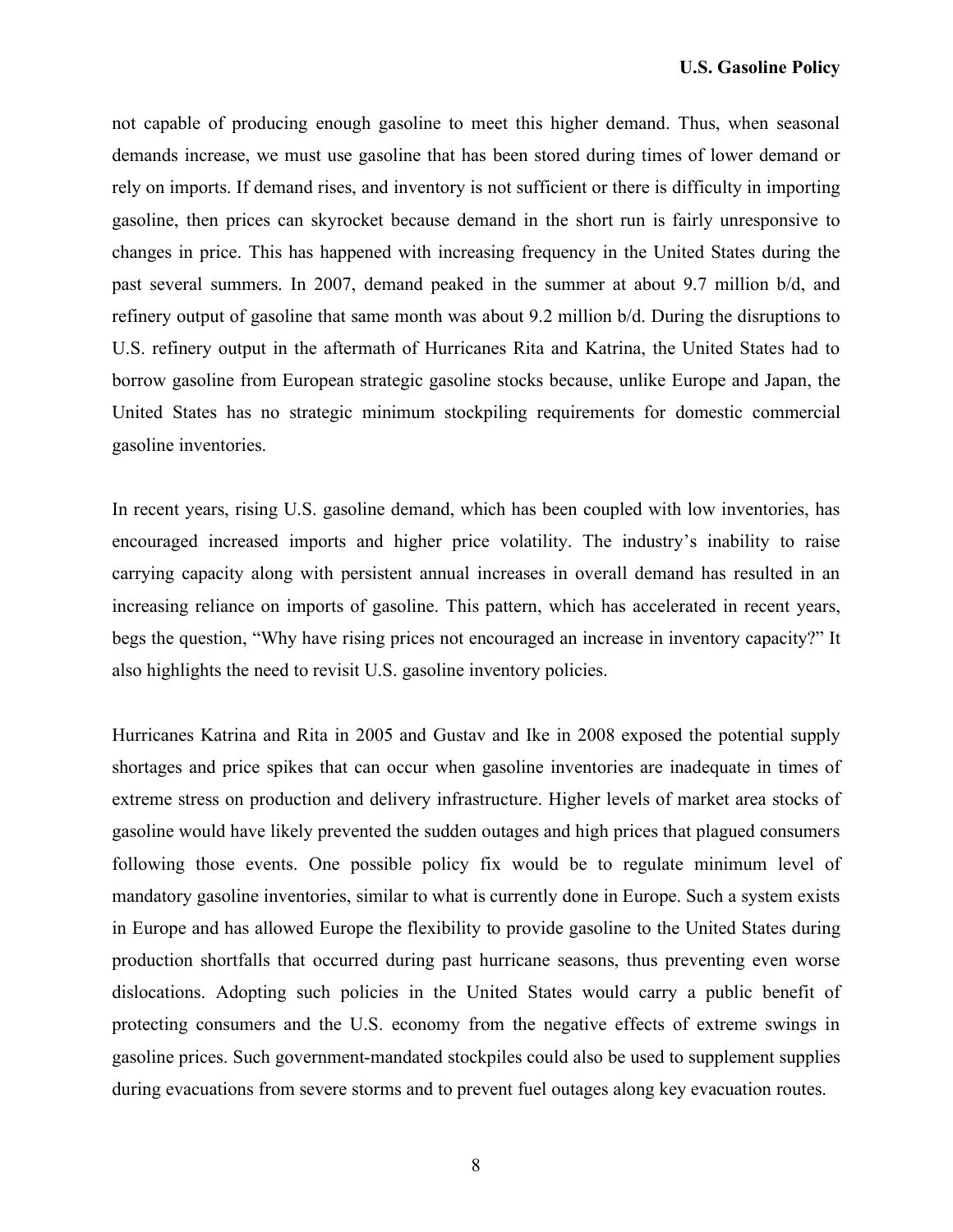A minimum gasoline inventory level for industry makes more sense than federal governmentheld stocks because of the physical specifications for gasoline, which has a shorter shelf life than crude oil. Thus, gasoline inventories would need to be cycled over time, but this can be done easily by industry so long as there are prespecified sustained minimum levels. Although such a policy would place an additional cost on industry, this cost could be offset by allowing a small price markup that guarantees a rate of return, much as regulatory agencies permit in the power generation and natural gas industries.

### *Recommendation 5: Establish a special diplomatic energy envoy to China.*

Appointing a senior U.S. diplomat with energy experience to serve in a new post as an energy diplomacy liaison to Beijing could jump-start more proactive policy coordination and new energy initiatives between the two countries. The goal should be the development of a harmonized energy policy enhancing the leverage both countries would have in dealing with oilproducing nations. Energy strategy collaboration with China would also pave the way for broader coordination on global warming policy, removing a key barrier to U.S. political agreement to a post-Kyoto international accord.

The new China energy liaison could report to the vice president, who could take a diplomatic lead on a high-level, U.S.–China energy dialogue, much the way Al Gore and Viktor Chernomyrdin discussed U.S.-Russian energy cooperation in 1990s, paving the way for U.S.– Russian joint investment in major energy projects.

# *Recommendation 6: Substantially increase federal spending on new energy technologies, energy efficiency, and alternative energy.*

More aggressive research and development spending—particularly in electricity storage and transmission—could facilitate a switch to hybrid plug-in electric automobiles that tap renewable energy as a fuel source to compete with conventional gasoline.

The existence of viable alternative energy technologies creates an incentive for oil producers to avoid oil price shocks and supply disruptions for fear that the new technologies would be more rapidly adopted, permanently displacing oil use. Alternative energy supplies can provide ready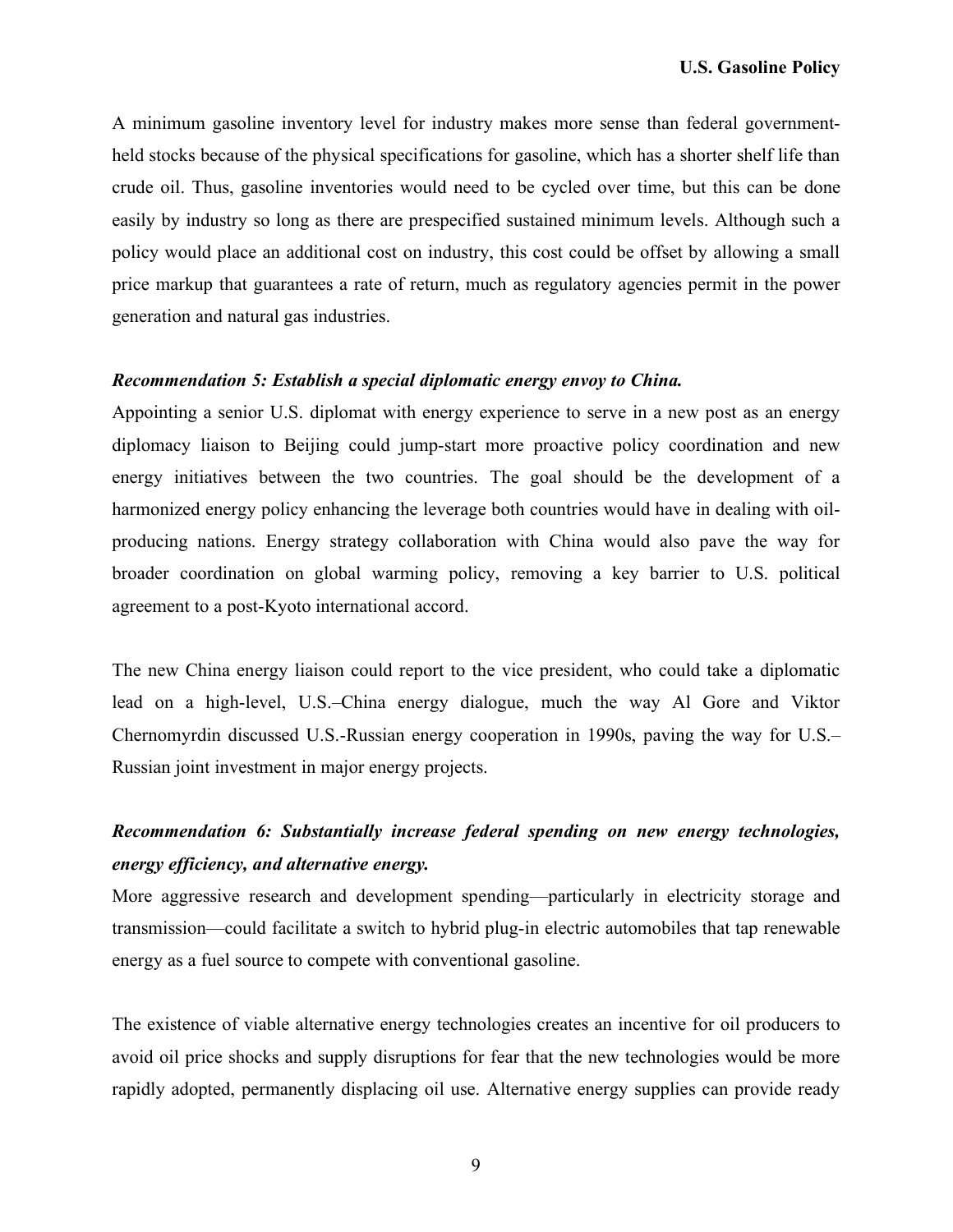substitutes if the price of oil rises too sharply and can shield the economy from the negative impact of disruption of any one fuel source. At present, gasoline has no major substitute fuel that can be quickly and broadly disseminated into widespread use across the United States during a major disruption or oil pricing shock.

Alternative energy can reduce vulnerability to oil producer monopoly power and oil price shocks. The deployment of plug-in hybrid or other fuel-saving car technologies could have a dramatic effect on future oil demand trends, as well as play a major role in lowering carbon dioxide emissions by advancing fuel efficiency. The benefits of energy efficiency in protecting economies from oil price variability are well-known. Japan's energy efficiency was one reason that country did not experience a severe recession after the 1979–1980 price shock, whereas the United States, United Kingdom, and Germany, which were less energy efficient, did.

In one example demonstrating the benefits of fuel diversity and higher levels of nonfossil energy, the Baker Institute studied the energy security benefits associated with the development of nuclear capacity in Japan. By examining past energy price fluctuations, the magnitude and probability of sudden price increases or supply shortages of imported oil and gas were simulated, along with the macroeconomic costs that result.<sup>2</sup> The Baker Institute study finds that a broad mix of fuels, including nuclear power, has helped Japanese consumers enjoy lower and more stable electricity costs than would have been possible without it, notwithstanding the recent problems with the nuclear power facilities in Japan. The study draws conclusions that have application to other sectors of the economy as well. Specifically, it concludes that a diversity of fuel sources increases flexibility to keep overall costs low during disruptions of any one fuel source. Having alternative choices also helps keep costs low in the face of more normal day-to-day fluctuations in fuel prices.<sup>3</sup> This same lesson could be true with the development of a more diverse range of substitute fuels for automobiles.

<sup>&</sup>lt;sup>2</sup> See P.R. Hartley and K.B. Medlock III, "The Role of Nuclear Power in Enhancing Japanese Energy Security," Baker Institute Study, October 2005, available at http://www.rice.edu/energy.<br><sup>3</sup> Ibid.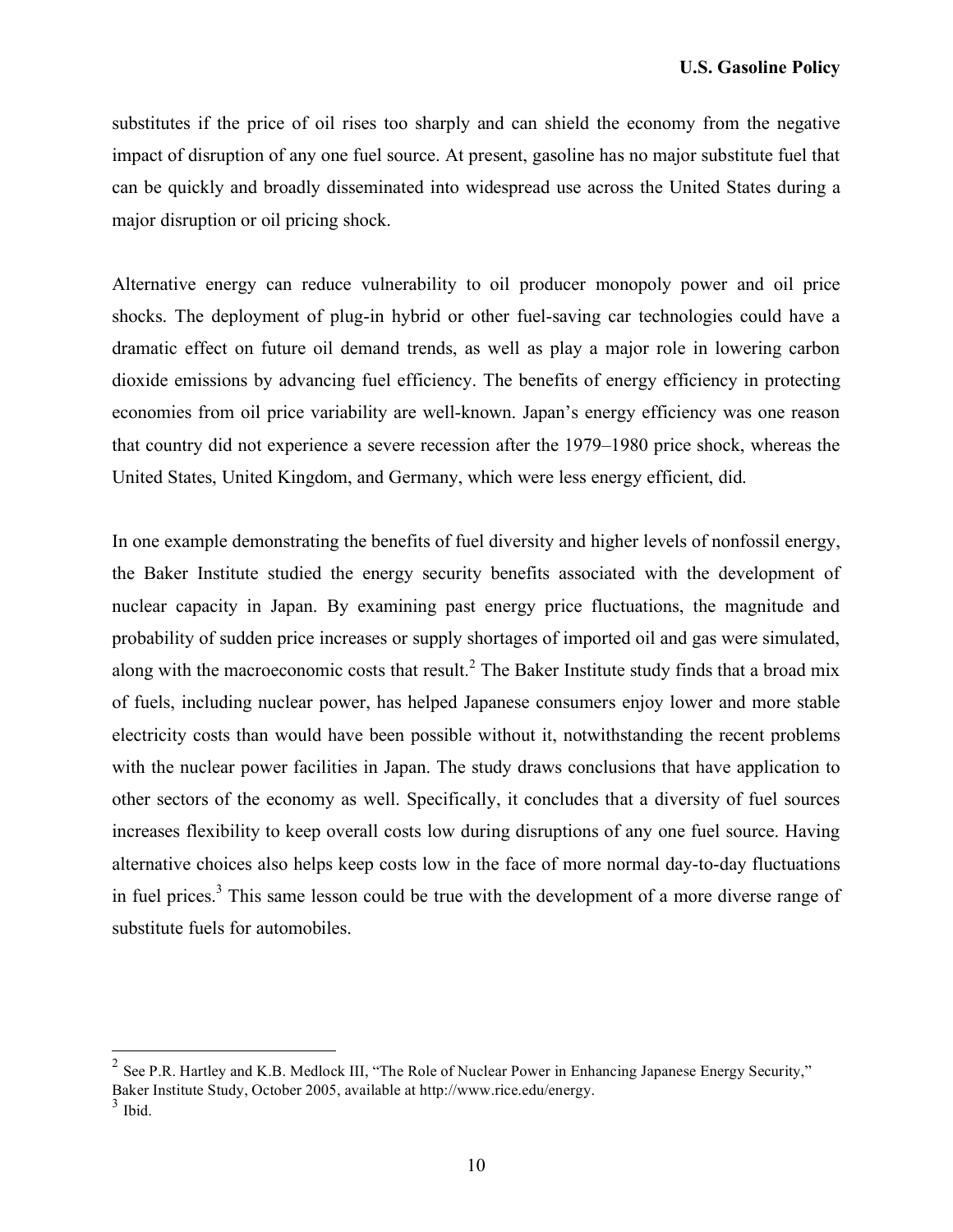# *Recommendation 7: Avoid overly complex fuel policies to restrict carbon in the transportation sector, such as a national low carbon fuel standard (LCFS).*

California has proposed a statewide low carbon fuel standard, which will limit over time a fuel producer's carbon emissions per unit of output. By imposing these GHG emission caps on sellers of fuel within the state, California hopes to stimulate near and long-term transitions to lowcarbon alternative fuels and stimulate technological innovation in alternative fuel used in the state's automobile fuel system. This kind of low carbon fuel standard has also been proposed to be considered as a national policy.

The LCFS is unlikely to promote renewable energy because fuel providers, mainly refiners, are not in the electricity or car manufacturing/distribution business and, therefore, cannot switch to wind or solar power or similar alternatives as a means to meet the LCSF. Fuel providers will have limited options to reduce carbon emissions, and the easiest way to comply with the LCFS will be for refiners to reduce fuel sales in general, potentially causing serious shortages. The LCFS may also stimulate carbon-reducing "solutions" that are the most questionable in terms of their contribution to lowering emissions but are the most commercial and readily available such as biofuels—without stimulating innovation as intended, since other promising technologies, such as plug-in hybrid cars, are ones that refining companies are not equipped to pursue. Moreover, those entities best suited to meet the LCFS, such as start-up technology companies, may not operate at the scale needed to meet specified targets.

Increased efficiency could better accomplish much of the intended goal of the LCFS, namely lower carbon dioxide emissions. Increased efficiency also benefits goals of energy security, whereas the LCFS may result in fuel shortages and limit substitutability, neither of which is beneficial to energy security.